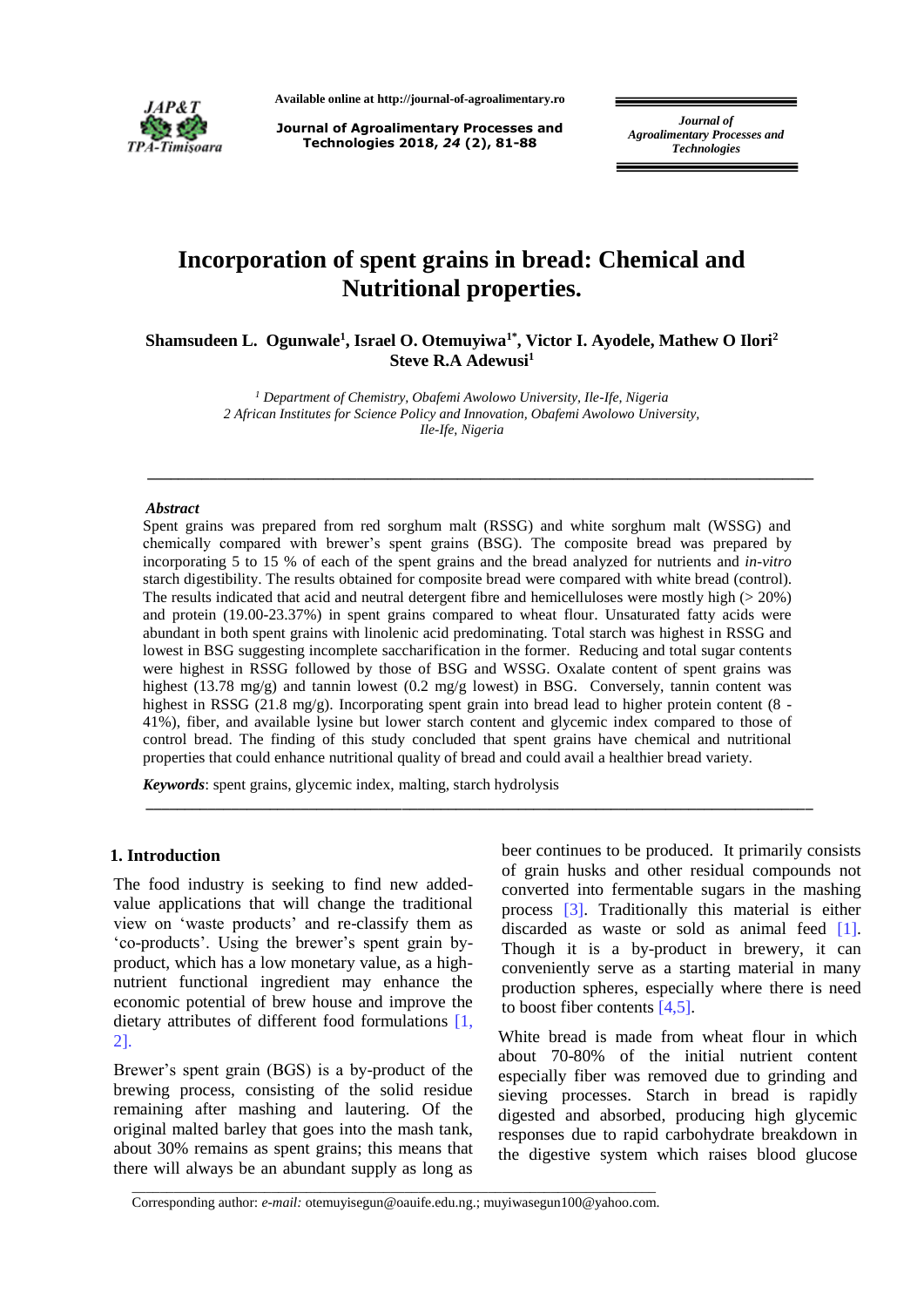[6,7]. Several technological approaches have been employed to increase fibre content and to modulate the GI of bread. Some of which are production of wholegrain bread [8]; Sourdough fermentation, addition of fiber, the use of resistant starch,and incorporation of non-wheat flour such as barley, cowpea and jackfruit seeds [9,10,6].

Some researchers have reported that brewer's spent grains could serve as functional ingredient in improving the nutritional quality of wheat flour [1,2] but information is scarce on the effect of incorporation of spent grains on starch digestibility and glycemic index of composite bread. Hence, this study was designed to produce healthier bread with low glycemic load and high fiber content from composite flour of wheat flour and sorghum or barley malt spent grains. The study would produce avenue for adding value to brewers' spent grains especially in Nigeria where barley malt and sorghum malt are used as inputs in the brewing process [11].

Therefore, in this study spent grain was prepared from red sorghum malt (RSSG) and white sorghum malt (WSSG) and chemically compared with brewer's spent grain (BSG). Also the nutrient and anti-nutrient compositions as well as digestibility study of bread samples incorporating 5 to 15 % of spent grain were evaluated. This study will find added value for spent grains –'a waste product' as co-product that will help in maximizing the potentials of abundant quantities of agro-industrial by-products and help produce a healthier bread with low glycemic load and high fiber content.

### **2. Materials and Methods**

#### *2.1.Sample and sample preparation*

Sorghum (*sorghum bicolor* L. Moench) grains (white and red species) were purchased from Central Market, Ile-Ife, the grains were subjected to malting [12] and mashing [11] processes and the spent grains were collected, drained of water and dried at  $50^{\circ}$  C in an oven for 48-72 h [13]. Brewer's spent grains (BSG) were collected from International Breweries, Omi Asoro, Ilesa, Nigeria and dried as well.

The dried samples were milled using a locally fabricated mill (Lawood Metals, Osogbo, Nigeria). The milled samples were sieved using a local sieve (aperture size of 0.6 mm) to remove the coarser fragments. All the samples were milled as one batch, mixed thoroughly and sub- samples randomly taken from different parts of each milled sample, mixed together and stored in the freezer until analyzed.

### *2.2.Production of composite bread*

The bread samples were produced at the bakery section of the Department of Food Science and Technology, Obafemi Awolowo University, Ile – Ife, Nigeria Wheat flour and each type of spent grains (industrial spent grains, red sorghum spent grains and white spent grains) were blended in the ratios of 95:5, 90:10, 85:15 with each sample weighed in triplicate using a weigh balance and a plastic spoon. The control bread sample was however made of 100 % wheat flour. The composite bread as well as control was subjected to sensory and organoleptic evaluations. The samples certified good for consumption by taste panelists were kept for further analysis.

### *2.3.Analytical procedures*

*Proximate composition of spent grains and composite bread:* The moisture, ash, lipids crude fibre and protein content of the spent grains and composite bread samples were determined by AOAC methods [14]. Neutral detergent fiber and acid detergent fiber were analyzed using the method of Van Soest *et al*., [15] while hemicellulose content was calculated as the difference between neutral detergent fiber and acid detergent fiber. All determinations were made in triplicate.

## *Determination of Fatty Acid profile of spent grains*

The fatty acid profile of the oil samples extracted from spent grains was determined by the AOAC method 965.33 [14] using Agilent 6890 gas chromatograph (Hewlett-Packard, Sunnyvale, CA, USA) equipped with an on-column automatic injector, flame ionization detector, HP-88 capillary column (100 m x 0.25 μm film thickness) and a Chemstation software.

The fatty acid methyl esters of the oil samples were identified by comparing their retention times to those of known standards and quantified using the principle of internal standardization. The coefficient of variation for the method was less than 4 %.

### *2.4. Determination of carbohydrate component*

*Determination of Total and Reducing Sugar content:* The soluble sugar was extracted the spent grains and bread samples using the methos described by *Bambridge et al*. [16].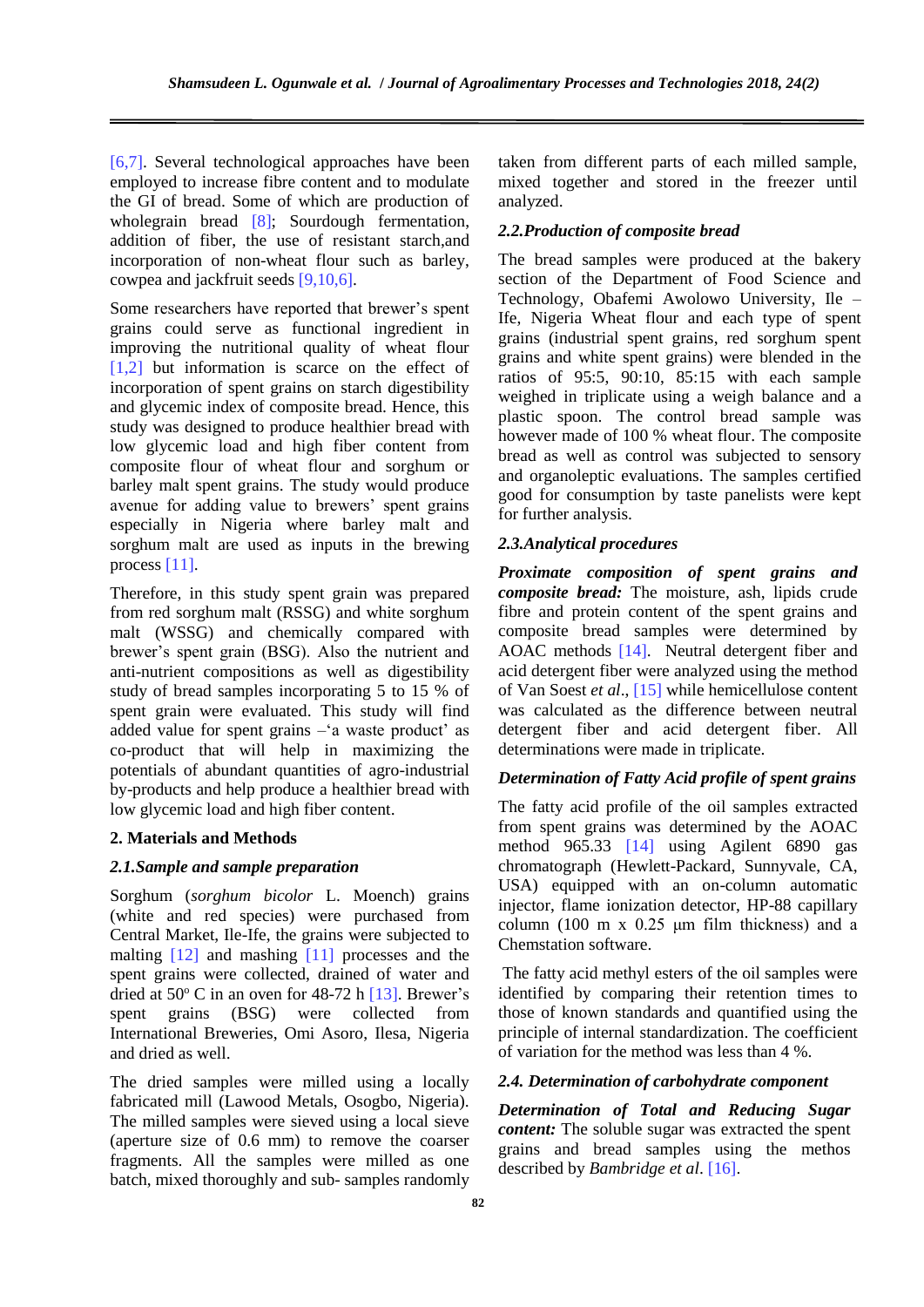The samples (2.0 g each) was placed in soxhlet extractor containing 85 % ethanol, the sample was refluxed for 2 h. The reducing sugar was determined on the extract using the ferricyanide method [17] Glucose was used as a standard and the glucose content of the sample was calculated using a linear equation  $y = 1.6216 - 0.001x$  (R<sup>2</sup> = 0.972).

For total sugar, the extract (25 ml) in a beaker was added concentrated hydrochloric acid (5 ml) and left overnight. The sugar content was determined as done for reducing sugar.

*Determination of Total Starch:*The total starch content of spent grains and bread was determined by the method described by *Bainbridge et al.,* [16].The starch was measured as glucose using the ferricyanide method [17] Glucose was used as the standard and was calculated using a linear equation  $y = 1.6216 - 0.001x$  (R<sup>2</sup> = 0.972). The glucose is the converted to starch by multiply with 0.9.

*Determination of Rapidly Digestible, Slowly Digestible and Resistance Starch:*The method of *Han et al.* [18] was used to estimate the rapidly digestible, slowly digestible and resistance starch of the bread samples. The rapidly digestible starch (RDS) is the fraction of starch hydrolyzed within 30 min of incubation, slowly digestible starch (SDS) is the fraction hydrolyzed between 30 to 180 min and the fraction that remained un-hydrolyzed after 180 min is regarded as the resistant starch.

*In-vitro* **starch hydrolysis:**The *in-vitro* starch digestibility of the bread samples was determined by multi-enzyme digestion method as described by *Falade et al*, [19]. Each sample (250mg) was digested with 20 mg pepsin (Sigma; CAS 2001/75- 6, code 10132561), (prepared by adding1.0 g of pepsin /10 mL of HCl - KCl buffer) for 1 h in a shaking water bath at  $37 \degree$ C. The pH of the digestate was adjusted to 6.9 using Tris - maleate buffer (pH 6.9). Then 5.0 mL of (2.6 IU in 5 ml buffer pH 6.9) was added to the digestate which was incubated at  $37^{\circ}$ C in a shaking water bath. One ml of sample aliquots was collected at intervals of 30 min for 180 min. To these aliquots, 3 ml of 0.4 M sodium acetate buffer (pH 4.75) and 60 µl amyloglucosidase (Sigma, No;10105-5GF,70 ui/mg. *Aspegilius niger*) were added and incubated at 60<sup>0</sup>C for 5min to hydrolyse the starch to glucose. The glucose released was determined using dinitrosalicylic acid. The concentration of glucose was calculated from the linear equation of glucose

standard  $(R^2 = 0.980)$  and glucose was converted into starch by multiplying with 0.9.

The rate of starch digestion was expressed as percentage total starch hydrolysed at different times. The hydrolysis index was calculated as relation between the AUC for the food and the AUC for the reference food (white bread) expressed as percentage. The glycemic index (GI) was estimated using the equation of *Goni et al*., [20].

## *2.5.Statistical analysis*

Results were expressed as mean and standard deviation of triplicate analysis and the data were treated with one-way analysis of variance (ANOVA), and Duncan Multiple Range test was to separate the means at 5% probability level. Microsoft Excel package was used for the analysis of data.

#### **3. Results and Discussions**

#### *3.1. Chemical composition of the spent grains*

Table 1 presents the chemical compositions of spent grains compared with wheat flour. From the result, the protein  $(19.0 - 23.4 %)$ , and the ash  $(1.1 - 3.8)$ %) contents in spent grains were significantly higher than wheat flour. The high concentration of protein in the spent grains could be as a result of the transformation of the seed starch into fermentable sugar during mashing, the process that will result in low starch content of the spent grains compared to wheat flour.Total starch was highest in RSSG and lowest in BSG suggesting incomplete saccharification in the former.

The available lysine ranged from 3.6 to 4.3  $\frac{g}{100}$  g protein, the value is significantly ( $P < 0.05$ ) lower than that of wheat flour but the values compared with the 4.16 g  $/$  100 g Protein reported for soymilk [21]. Available lysine is a term used to describe the unmodified lysine units that are absorbed in a form that can be potentially utilized for protein synthesis, catabolism and conversion [21] and it is an important factor in assessment of protein quality.

The acid detergent fibre, neutral detergent fiber and hemicelluloses content of spent grains were significantly  $(P < 0.05)$  higher than wheat flour. Basically spent grains consist of husk – pericarp – seed coat layer that covered the sorghum or the barley grains. The coats are rich in cellulose and non cellulose polysaccharides and lignin. They are non-digestible oligo- and polysaccharides, known as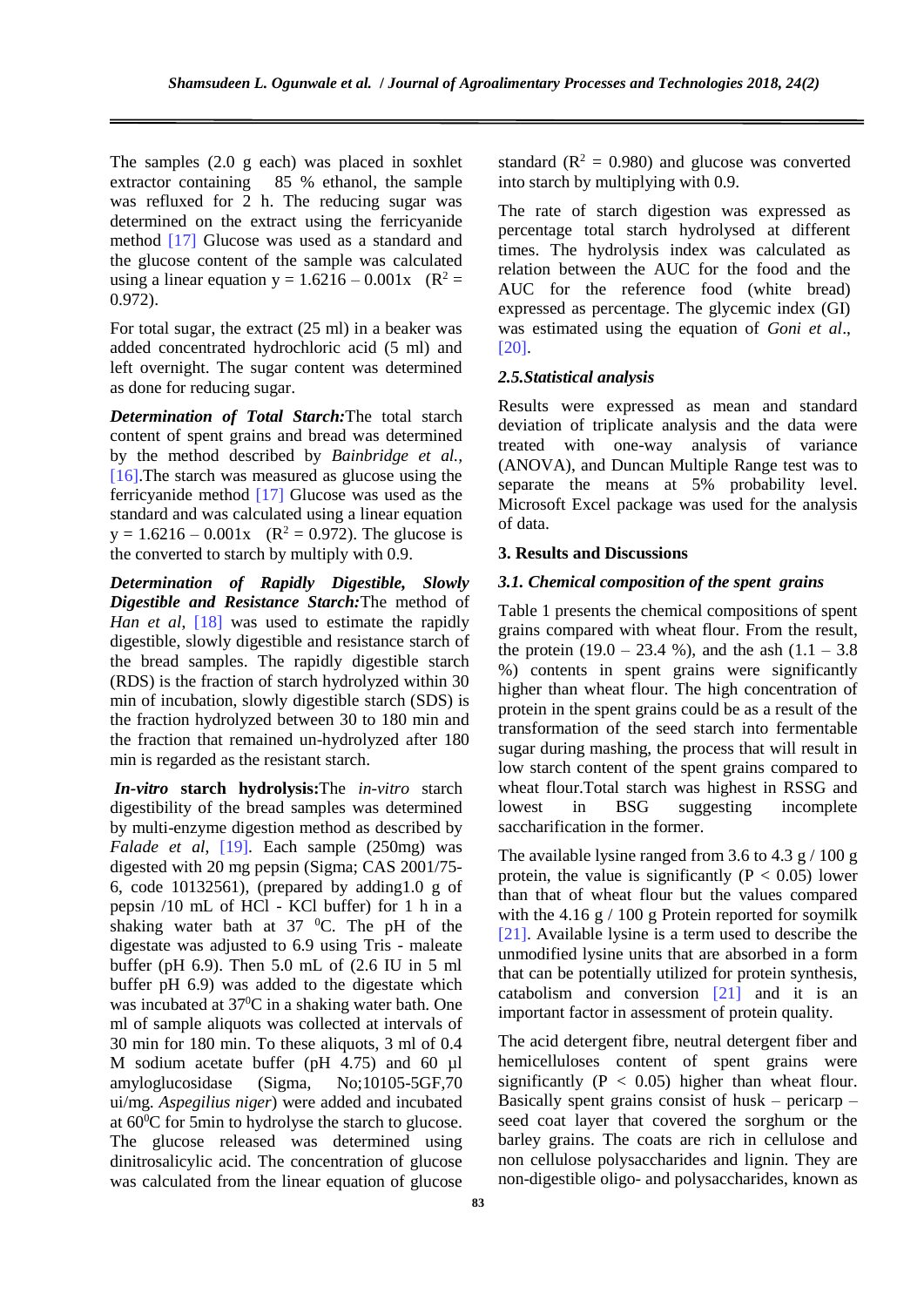dietary fiber, the compounds are prebiotics because they are resistant to both digestion and absorption in the human small intestine and may suffer partial fermentation in the large intestine. The prebiotics also benefit the host by selectively stimulating the growth and/or activity of one or a limited number of bacteria in the colon and thus improving host health [2, 22].

mg/g, *Adewusi and Ilori* [13] had earlier reported 7.5 and 1.0 mg/g tannin content for RSSG and WSSG and observed also tannin level of 15.4 and 1.2 mg/g for red and white sorghum grains, respectively. The low value recorded for the spent grains compared to sorghum grains could be due to steeping and malting processes. Both oxalate and tannin which are anti-nutrients were found below lethal levels in the spent grains.

The contents of anti-nutrients, oxalate ranged between 2.5 and 13.8 mg/g and tannin 0.2 and 21.8

| <b>Table 1.</b> Chemical composition of spent grains and wheat flour (dry weight basis |                              |                             |                              |                             |  |  |  |
|----------------------------------------------------------------------------------------|------------------------------|-----------------------------|------------------------------|-----------------------------|--|--|--|
| Parameters                                                                             | <b>BSG</b>                   | WSSG                        | RSSG                         | Flour                       |  |  |  |
| Moisture $(\% )$                                                                       | $12.1 \pm 0.14$ <sup>a</sup> | $11.7 \pm 0.3^{\circ}$      | $11.3 \pm 0.25$ <sup>c</sup> | $10.6 \pm 0.3$ <sup>d</sup> |  |  |  |
| Ash $(\%)$                                                                             | $3.8 \pm 0.04^a$             | $1.1 \pm 0.06^{\circ}$      | $1.5 \pm 0.04^{\circ}$       | $0.5 \pm 0.04$ <sup>d</sup> |  |  |  |
| Protein $(\% )$                                                                        | $23.4 \pm 0.23^a$            | $19.0 \pm 0.2$ <sup>c</sup> | $21.7 \pm 0.11^b$            | $9.6 \pm 0.06$ <sup>d</sup> |  |  |  |
| ADF $(\% )$                                                                            | $26.0 \pm 0.48$ <sup>a</sup> | $20.0 \pm 0.9$ <sup>c</sup> | $22.9 \pm 0.9^{\circ}$       | $2.0 \pm 0.20$ <sup>d</sup> |  |  |  |
| NDF(%)                                                                                 | $49.1 \pm 1.64$ <sup>a</sup> | $36.0 \pm 0.3^{\circ}$      | $29.4 \pm 0.6^{\circ}$       | $3.0 \pm 0.22$ <sup>d</sup> |  |  |  |
| Hemicelluloses (%)                                                                     | $23.1 \pm 1.12^a$            | $15.9 \pm 0.5^{\circ}$      | $6.1 \pm 0.5$ c              | $1.0 \pm 0.04$ <sup>d</sup> |  |  |  |
| Starch $(mg/g)$                                                                        | $98.6 \pm 3.3$ c             | $117 \pm 0.5^{\circ}$       | $114 \pm 4.0^b$              | $295 \pm 6.6^a$             |  |  |  |
| Reducing Sugar $(mg/g)$                                                                | $57.3 \pm 1.5^{\rm a}$       | $4.6 \pm 0.2$ °             | $22.6 \pm 1.0^b$             | $58.3 \pm 0.9^{\circ}$      |  |  |  |
| Total sugar $(mg/g)$                                                                   | $96.2 \pm 7.0$ °             | $87.5 \pm 0.2^{\circ}$      | $110 \pm 0.2^b$              | $229 \pm 1.0^a$             |  |  |  |
| Oxalate $(mg/g)$                                                                       | $13.8 \pm 0.33$ <sup>a</sup> | $2.5 \pm 0.12$ <sup>c</sup> | $10.5 \pm 0.13^b$            | $1.4 \pm 0.13$ <sup>d</sup> |  |  |  |
|                                                                                        |                              |                             |                              |                             |  |  |  |
| Tannin $(mg/g)$                                                                        | $0.2 \pm 0.14$ <sup>d</sup>  | $2.8 \pm 0.10^a$            | Chart Area $\downarrow$ b    | $0.4 \pm 0.11$ <sup>c</sup> |  |  |  |
| Available lysine $(g/100gP)$                                                           | $4.3 \pm 0.14$ c             | $3.6 \pm 0.15^{\circ}$      | $3.6 \pm 0.10^b$             | $6.1 \pm 0.24^a$            |  |  |  |

*Table 1.* Chemical composition of spent grains and wheat flour (dry weight basis

 $Mean \pm SD - Mean$  and standard deviations of triplicate analysis

Means along the same rows with same superscript are not significantly different  $P < 0.05$ 

| <b>FATTY ACID</b> | RSSG  | WSSG  | BSG   |
|-------------------|-------|-------|-------|
| C14:0             | 0.6   | ND    | 0.10  |
| C15:0             | ND    | ND    | 0.07  |
| C16:0             | 17.6  | 15.5  | 40.4  |
| C17:0             | ND    | ND    | 0.09  |
| C18:0             | 2.70  | 4.07  | 3.8   |
| C20:0             | 0.40  | ND    | 0.9   |
| C22:0             | ND    | ND    | 0.81  |
| C24:0             | 0.10  | ND    | 1.07  |
| C14:1             | 0.11  | ND    | ND    |
| C16:1, cis        | 0.32  | ND    | 0.23  |
| C17:1, cis        | ND    | ND    | 0.11  |
| C18:1, cis        | 26.7  | 28.4  | 11.4  |
| C20:1, cis        | 0.04  | ND    | 0.5   |
| $C18:2$ , cis     | 32.4  | 48.8  | 33.5  |
| C18:3, cis        | 1.37  | 2.65  | 2.92  |
| Unknowns          | 17.6  | 0.68  | 4.05  |
| Total SFA         | 21.45 | 20.52 | 47.25 |
| Total MUFA        | 27.16 | 28.36 | 12.25 |
| <b>Total PUFA</b> | 33.77 | 51.44 | 36.44 |
| % oil content     | 2.82  | 4.02  | 12.32 |

*Table 2.* Fatty acid profiles of spent sorghum (Red and White) and Brewers' spent grains

 $CV$  is less than 4 %

ND-Not detected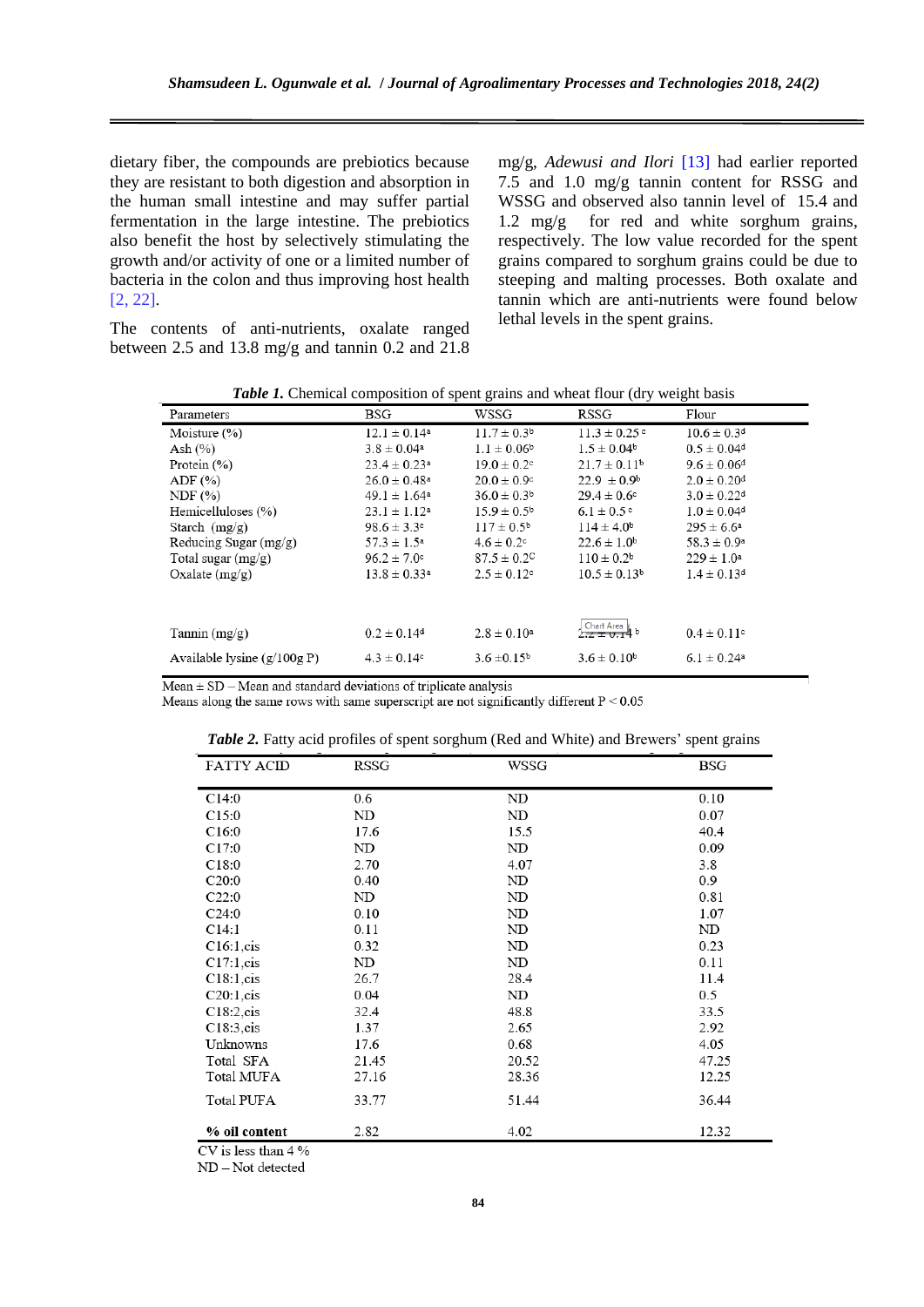| .<br>$r_{\rm{F}}$ and $r_{\rm{F}}$<br>$1.1.001$ por week of example $1.001$<br>$\cdots$                                                                               |                              |                             |                             |                                  |                             |                             |                             |
|-----------------------------------------------------------------------------------------------------------------------------------------------------------------------|------------------------------|-----------------------------|-----------------------------|----------------------------------|-----------------------------|-----------------------------|-----------------------------|
|                                                                                                                                                                       | White bread                  | 5 % WSSG                    | 10 % WSSG                   | 15 % WSSG                        | 5 % BSG                     | 10 % BSG                    | 15 % BSG                    |
| Moisture $(\% )$                                                                                                                                                      | $30.3 \pm 0.07$ <sup>a</sup> | $29.7 \pm 0.2^a$            | $28.9 \pm 0.3^{\circ}$      | $28.9 \pm 0.1^a$                 | $29.2 \pm 0.3^a$            | $28.3 \pm 0.1^b$            | $28.0 \pm 0.2^b$            |
| Ash $(\% )$                                                                                                                                                           | $1.5 \pm 0.07^{\circ}$       | $1.5 \pm 0.05^{\circ}$      | $1.6 \pm 0.04^b$            | $1.7 \pm 0.06^{\text{a}}$        | $1.6 \pm 0.07$ <sup>b</sup> | $1.7 \pm 0.07$ <sup>a</sup> | $1.8 \pm 0.06^a$            |
| $ADF(\% )$                                                                                                                                                            | $4.0 \pm 0.2$ <sup>d</sup>   | 7.1 $\pm$ 0.3 <sup>c</sup>  | $9.0 \pm 0.2$               | $13.0 \pm 0.3b$                  | $8.0 \pm 0.7$ <sup>c</sup>  | $13.1 \pm 0.4^{\circ}$      | $17.1 \pm 0.5^{\circ}$      |
| $NDF(\%)$                                                                                                                                                             | $5.0 \pm 0.0$ <sup>f</sup>   | $9.0 \pm 0.3$ <sup>e</sup>  | $11.0 \pm 0.4$ <sup>d</sup> | $17.1 \pm 0.6^{\circ}$           | 9.0 $\pm$ 0.5 <sup>e</sup>  | $15.1 \pm 0.7$ °            | $19.0 \pm 0.3^{\circ}$      |
| Hemicellulose $(\%)$                                                                                                                                                  | $1.0 \pm 0.1$ c              | $2.0 \pm 0.01$ <sup>b</sup> | $2.0 \pm 0.2^b$             | $4.0 \pm 0.2^a$                  | $1.0 \pm 0.2$ <sup>c</sup>  | $2.0 \pm 0.2^b$             | $2.0 \pm 0.2^b$             |
| Crude Protein (%)                                                                                                                                                     | $7.7 \pm 0.1$ <sup>d</sup>   | $8.4 \pm 0.1$ c             | $8.9 \pm 0.1$ c             | $9.5 \pm 0.1$ <sup>a</sup>       | $8.7 \pm 0.1$ c             | $9.5 \pm 0.2^{\circ}$       | $10.2 \pm 0.1^a$            |
| Available Lysine $(g/100gP)$                                                                                                                                          | $5.7 \pm 0.2^{\rm b}$        | $6.2 \pm 0.1$ <sup>a</sup>  | $6.4 \pm 0.1^a$             | $6.4 \pm 0.5^{\rm a}$            | $6.5 \pm 0.2^a$             | $6.9 \pm 0.1$ <sup>a</sup>  | $6.8 \pm 0.2^a$             |
| Oxalate $(mg/g)$                                                                                                                                                      | $3.2 \pm 0.08^{\circ}$       | $1.7 \pm 0.2$ <sup>d</sup>  | $1.9 \pm 0.1$ <sup>d</sup>  | $2.5 \pm 0.1$ c                  | $3.5 \pm 0.2^b$             | $3.9 \pm 0.2^b$             | $4.8 \pm 0.1^a$             |
| Tannin $(mg/g)$                                                                                                                                                       | $0.5 \pm 0.14$               | $1.5 \pm 0.2^{\circ}$       | $0.9 \pm 0.1$ c             | $1.9 \pm 0.1^a$                  | $0.2 \pm 0.1$ <sup>e</sup>  | $0.4 \pm 0.14$              | $0.8 \pm 0.1$ c             |
| Starch $(mg/g)$                                                                                                                                                       | $293 \pm 0.6^{\circ}$        | $219 \pm 3.5^{\circ}$       | $182 \pm 2.0$ <sup>c</sup>  | $166 + 70e$<br><b>Chart Area</b> | $170 \pm 3.0$ <sup>d</sup>  | $166 \pm 1.5^{\circ}$       | $164 \pm 5.0^{\circ}$       |
| Reducing Sugar $(mg/g)$                                                                                                                                               | $65.3 \pm 0.5^{\circ}$       | $14.9 \pm 3.0^e$            | $15.4 \pm 0.4$ <sup>e</sup> | $13.7 \pm 0.0$ <sup>-1</sup>     | $26.0 \pm 2.0^{\circ}$      | $22.3 \pm 0.3$ °            | $20.6 \pm 0.8$ <sup>d</sup> |
| Total sugar $(mg/g)$                                                                                                                                                  | $213 \pm 5.0^{\rm a}$        | $104 \pm 0.3$ <sup>f</sup>  | $120 \pm 2.0$ <sup>d</sup>  | $118 \pm 0.35$ <sup>e</sup>      | $152 \pm 0.7$ <sup>b</sup>  | $141 \pm 0.4^{\circ}$       | $145 \pm 0.5^{\circ}$       |
| $\mathbf{M}$ and $\mathbf{M}$ are $\mathbf{M}$ and $\mathbf{M}$ are $\mathbf{M}$ and $\mathbf{M}$ are $\mathbf{M}$ and $\mathbf{M}$ are $\mathbf{M}$ and $\mathbf{M}$ |                              |                             |                             |                                  |                             |                             |                             |

*Table 3.* Chemical composition of white bread and spent grains incorporated bread (dry weight basis)

on of triplicate analysis Means with the same superscript along the same row are not significantly different ( $P \le 0.05$ )

*Table 4.* Rapidly digestible starch (RDS), slowly digestible starch (SDS), resistant starch (RS), hydrolysis and glycemic indices of composite bread

| Sample       | RDS(%)                      | SDS(%)                      | $RS(\%)$                    | $C\infty$                   | K                              | AUC                         | ΗΙ                          | GI                          |
|--------------|-----------------------------|-----------------------------|-----------------------------|-----------------------------|--------------------------------|-----------------------------|-----------------------------|-----------------------------|
|              |                             |                             |                             |                             |                                |                             |                             |                             |
| 5% BSG       | $49.5 \pm 2.0^b$            | $3.0 \pm 0.04$ <sup>f</sup> | $47.5 \pm 1.4$ c            | $49.9 \pm 0.8$ °            | $0.05 \pm 0.0001$ <sup>a</sup> | $8000 \pm 12$ <sup>a</sup>  | $90.9 \pm 0.9^{\circ}$      | $89.6 \pm 1.4^{\circ}$      |
| $10\%$ BSG   | $47.4 \pm 4.0^{\circ}$      | $6.2 \pm 0.3^e$             | $46.4 \pm 0.8$ c            | $46.9 \pm 0.2$ <sup>d</sup> | $0.05 \pm 0.0002$ <sup>a</sup> | $7520 \pm 22^{b}$           | $85.5 \pm 2.2$              | $86.6 \pm 2.0$              |
| $15\%$ BSG   | $30.2 \pm 0.9$ <sup>e</sup> | $10.8 \pm 0.8$ c            | $50.0 \pm 1.0^{\circ}$      | $43.8 \pm 2.2$ <sup>e</sup> | $0.03 \pm 0.0002$ <sup>b</sup> | $6459 \pm 19$ <sup>e</sup>  | $73.4 \pm 1.4$ <sup>f</sup> | $79.8 \pm 1.6^d$            |
| 5%WSSG       | $22.0 \pm 0.2$ <sup>f</sup> | $20.6 \pm 0.4^{\circ}$      | $46.4 \pm 0.6$ c            | $52.0 \pm 3.2^b$            | $0.03 \pm 0.0001$ c            | $7303 \pm 8.0$ °            | $82.9 \pm 2.6^{\circ}$      | $85.2 \pm 2.3$ °            |
| $10\%$ WSSG  | $41.0 \pm 0.6$ <sup>d</sup> | $2.6 \pm 0.1$ f             | $56.4 \pm 1.3^a$            | $49.04 \pm 2.0$ °           | $0.03 \pm 0.003$ <sup>d</sup>  | $6770 \pm 3.0$ <sup>d</sup> | $75.8 \pm 3.0^{\circ}$      | $81.3 \pm 5.0$ <sup>d</sup> |
| 15%WSSG      | 52.0 $\pm$ 1.4 <sup>a</sup> | $7.0 \pm 1.3$ <sup>d</sup>  | $41.0 \pm 1.1$ <sup>d</sup> | $48.6 \pm 1.1$ °            | $0.03 \pm 0.0003$ <sup>d</sup> | $6568 \pm 10^6$             | $76.4 \pm 1.2$ <sup>e</sup> | $80.6 \pm 2.4$ <sup>d</sup> |
| White Bread* | $49.0 \pm 1.2^b$            | $31.0 \pm 1.4^{\circ}$      | $20.0 \pm 2.0$ <sup>e</sup> | $54.9 \pm 2.1^a$            | $0.05 \pm 0.001^{\circ}$       | $8800 \pm 5.0^{\circ}$      | $100 \pm 0.0^{\circ}$       | $100 \pm 0.0^a$             |
|              |                             |                             |                             |                             |                                |                             |                             |                             |

\*control diet

Mean  $\pm$  SD – Mean and standard deviations of triplicate analysis

Means with the same superscript along the same column are not significantly different ( $P \le 0.05$ )

The result of the nutrient contents of spent grains also indicated high content of fat in brewers' spent grain (12.3 %) saturated fatty acids from varied from 20.5 to 47.3 %, monounsaturated fatty acid ranged from 12.3 to 28.4% and polyunsaturated fatty acids varied between 33.8 and 51.4 %. Palmitic acid (C16:0), linoleic acid (C18:1) and linolenic acid (C18:2) were the most abundant. Linolenic acid is an essential fatty acid needed for the synthesis of long chain fatty acid such as eicosanoids [23]. The high fat content could be of advantage in the improvement of taste and crispiness of component bread if incorporated.

# *3.2.Nutrient content of spent grain incorporated bread*

From the result of organoleptic assessment of composite bread, the bread made by incorporating red sorghum was rated low in preference scale and was not analyzed further. The use of spent grains as additive or as a replacement for wheat in bread production could cause alteration of bread properties; the texture, the colour, the taste and flavor. The spent grains are brownish in colour when moist and can only be used for off-white products. This could be a major limitation in the use spent grains as food.

The results of nutritional composition of composite bread and control bread are presented in Table 3. The moisture content of composite bread ranged between 29.78 % in 5 % WSSG and 27.98 in 15 % BSG, while control bread sample was 30.21 %. This is in concord with the moisture content of cassava incorporated bread [24]. The results showed that composite bread had higher ash and fibre content compared to white bread (control). The ash content is a measure of mineral which is an indication that spent grain could help improve the mineral content of the bread. Also the high fiber content is in agreement with the report that incorporation of BSG into bread could help increase fibre content  $[25]$ . Consumption of foods high in dietary fibre provides many health benefits. Their frequent intake reduces risk of developing some diseases including coronary heart disease certain gastrointestinal disorders, hypertension, diabetes obesity and stroke [4, 26].

Incorporation of spent grains significantly  $(P \leq$ 0.05) increased the protein content of composite bread, an increment of between 8 and 41 % in protein was observed. The higher the level of incorporation of spent grains, the higher the protein increment.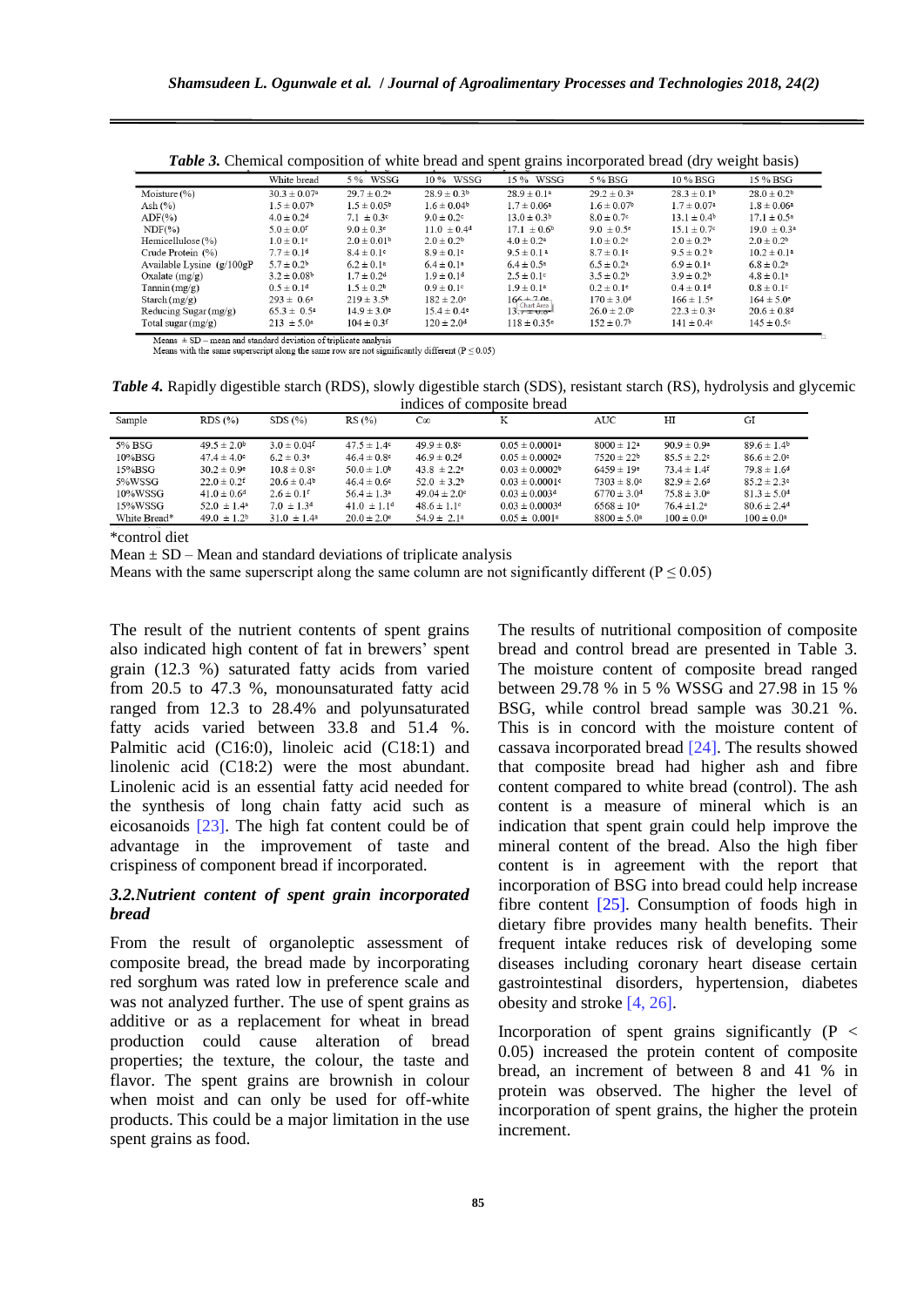Similar observation has also been reported earlier by Kissel and Prentice [27]. Bread rich in protein will be of great advantage especially among Nigerian populations where kwarshiokor, marasmus and protein malnutrition is endemic.

Although incorporation of spent grains increased the level of anti-nutrients, but the increment could not cause any significant health problem because the levl is below lethal. Recommended daily oxalate intake limit is 50 - 60 mg per day [28].

The starch, total sugar and reducing sugar content of bread were 293 mg/g, 213 mg/kg and 65.3 mg/g, respectively (Table 3), the content of starch decreased in bread in dose dependent fashion with the addition of spent grains to bread. The inverse relationship between the levels of spent grains incorporation and starch or sugar could be advantageous in reducing the amount of energy released to the body from bread consumed. Carbohydrate is an energy giving food and consumption of high energy food has been reported to lead to overweight and obesity [29].

The result of starch component (Table 4) showed that 15% BSG and 5% WSG bread had rapidly digestible starch that is significantly  $(P < 0.05)$ lower than control, whereas resistance starch was higher than control in all bread samples and this could be adduced to fiber content of spent grains. The high resistant starch recorded by the composite bread compared is desirable in that the bread will be of greater health benefits in ameliorating problems of diabetics and pre-diabetic subjects and to fight human obesity [7, 30].

In order to obtain more quantitative information on digestibility properties of the composite bread, invitro digestion modeling kinetics was performed over a period of 180 min and the starch hydrolysis curves are presented in Figure 1. The reaction followed a first order model which has been found applicable for *in – vitro* starch digestion of raw and processed food and feed [20, 31]. The hydrolysis parameters (Table 4) indicated that  $C\infty$  which is the maximum starch hydrolysis over the experimental period ranged from 43.8 to 52 %, the rate constant (*K*) ranged from 0.02 to 0.05, the hydrolysis and glycemic indices ranged from 73.4 to 90.9 and 79.8 to 89.6 %, respectively. The kinetic constant (*K*) of amylosis has been proposed as a reliable index of the inherent susceptibility of flour to starch hydrolysis, the *K*-values obtained for the composite bread was lower than control, which means the composite bread could release glucose slowly compare to control which recorded higher k-value. Both the hydrolysis and glycemic indices of composite bread were lower than control, an indication that the presence of spent grains could positively affects the glycemic index of wheat products.



*Figure 1.* Starch hydrolysis curves of spent grains incorporated bread compared to white bread (control)

From this study, it was evident that there are some desirable chemical characteristics such as high fiber, protein and essential fatty acids. Incorporation of spent grain into bread was found to positively enhance the nutritional values of bread by causing the increase of essential nutrients while it also helps in modulating the glycemic index of bread.

It is noteworthy to point it out that consumption of brewer's spent grains may not pose any nutritional hazard because the brewing process uses ingredients approved for human consumption; hence it has the potential for developing new products that can meet full health regulatory approval [32].

# **4.Conclusion**

Incorporation of spent grains in bread at various blend levels could avail a healthier bread variety and also help in maximizing potential uses of abundant quantities of Agro-Industrial byproducts.

**Acknowledgement:** This study is self financed, no aid or grant was received from any organization, as such does not represent the view of any organization. However, the researchers express profound gratitude to Department of Food Science and Technology, Obafemi Awolowo University for baking the bread used for this study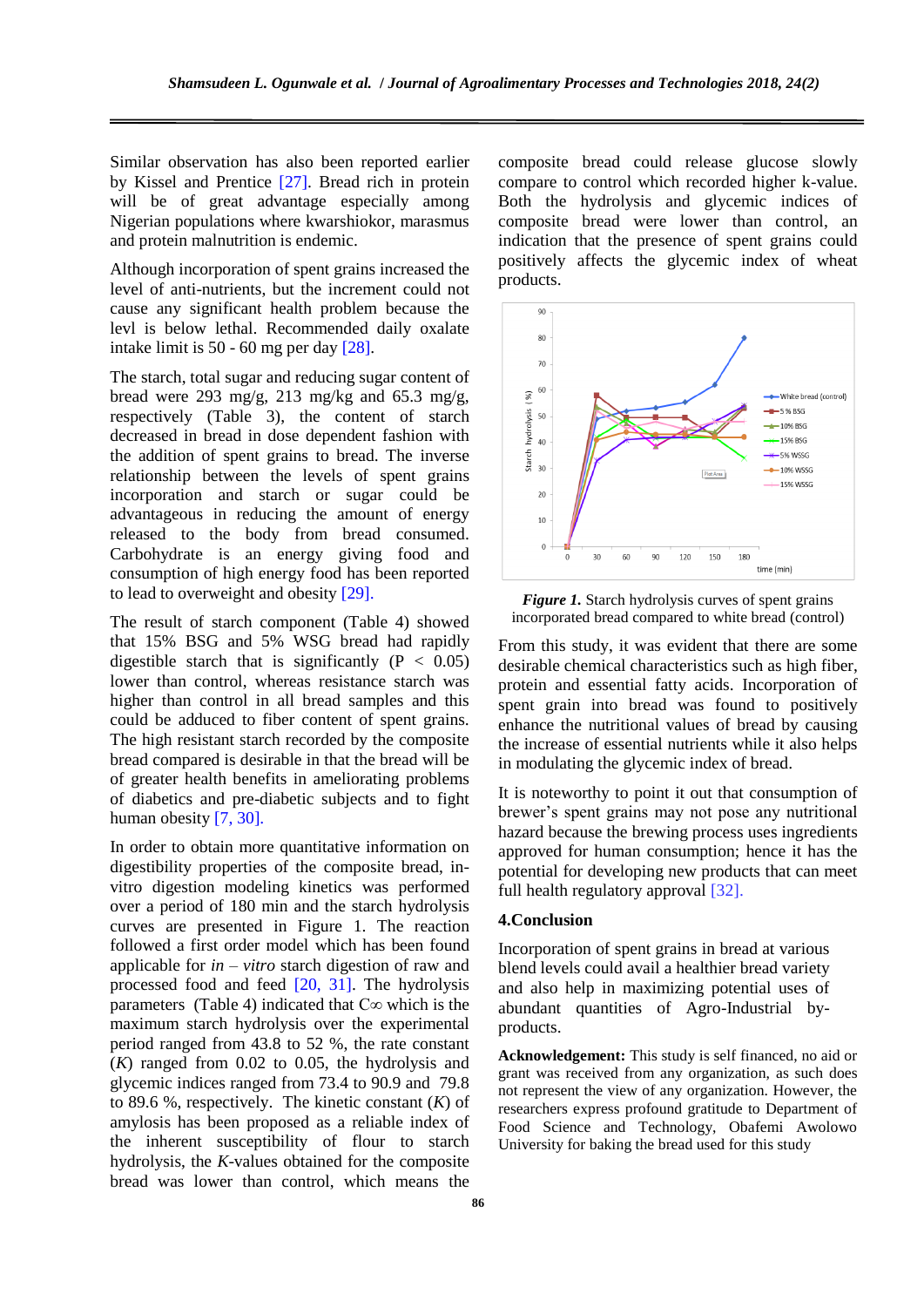**Compliance with Ethics Requirements.** Authors declare that they respect the journal's ethics requirements. Authors declare that they have no conflict of interest and all procedures involving human / or animal subjects (if exist) respect the specific regulation and standards.

#### **References**

- 1. Mussatto, S. I., Dragone, G. & Roberto, I. C. Brewers spent grain: Generation, characteristics and potential applications. *Journal of Cereal Science* **2006**, *43*, 1-14.
- 2. Anca-Fărcas, A Tofană, M., Socaci S., Mudura, E., Scrob, S., Salanţă, L., and Muresan, V. Brewers' spent grain – A new potential ingredient for functional foods *Journal of Agroalimentary Processes and Technologies*, **2014**, *20*(2), 137-141
- 3. Xiros C and Christakopoulos P. Enhanced ethanol production from brewer's spent grain by a *Fusarium oxysporum* consolidated system *Biotechnology for Biofuels* **2009**, *2*, 4 doi:10.1186/1754-6834-2-4
- 4. Lairon D., Arnault N. & Bertrais S. Dietary fibre intake and risk factors for cardiovascular disease in French adults *American Journal of Clinical Nutrition*. **2005**, *82*, 1185-1194.
- 5. Stojceska, V., Ainsworth, P, Plunkett, A. & Ibanoglu, S. The recycling of brewer's processing by-product into ready-to-eat snacks using extrusion technology. *Journal of Cereal Science* **2008**, *47*, 469-479
- 6. Carvalheiro, F., Esteves, M.P., Parajo, J.C., Pereira, H. & Gı´rio, F.M. Production of oligosaccharides by autohydrolysis of brewery's spent grain. *Bioresource Technology* **2004**, *91*, 93–100.
- 7. Jenkins, D. J. A., T. M. S. Wolever, M. J. Thorne, A. L. Jenkins, G. S. Wong, R. G. The relationship between glycemic response, digestibility and factors influencing the dietary habits of diabetics *American Journal of Clinical Nutrition* **1984**, *40*,1175–1191.
- 8. Björck, I. M., Granfeldt, Y., Liljeberg, H. Tovar, J. & Asp, N.G. Food properties affecting the digestion and absorption of carbohydrates. *American Journal of Clinical Nutrition* **1994**, *59*, 699S-705S.
- 9. Scazzina F., Del-Rio, D., Pellegrini N & Brigenti F. Sourdough bread: starch digestibility and postprandial glycemic response *Journal of Cereal Science* **2009**, *49*, 419-421
- 10. Foster-Powell, K. S., Holt, H. A. & Brand-Mille. C. J. International table of glycemic index and glycemic load values: *American Journal of Clinical Nutrition* **2002**, 76:5–56.
- 11. Ilori M.O. The use of sorghum for beer brewing in Nigeria Technovation **1991**, *11*, 27-39
- 12. Ilori M. O, Akingbola J.O, Oguntimehin G. B & Ogundiwin J. O. Effect of grain bed thickness, duration of steeping and germination on the malting properties of improved Nigerian Sorghum varieties. Lebensm Wiss U-Technol, **1990**, *23*, 505-510.
- 13. Adewusi, S. R. A. & Ilori, M. O. Nutritional evaluation of spent grains from sorghum malt and maize grit. *Plant Foods for Human Nutrition* **1994**, *46*, 41-51.
- 14. AOAC. Official Methods of Analysis, 17<sup>th</sup> journal of Association of Official Analytical Chemists, Arlington. USA. **2000**, *69*, 408- 510.
- 15. Van Soest, P.J., Robertson, J.B. & Lewis, B.A..Methods for dietary, neutral detergent fibre, and non starch polysaccharides in relation to animal nutrition Symposium: carbohydrate methodology, metabolism, and nutritional implications in dairy cattle. *Journal of Dairy Science.* **1991**, *74*, 3583- 3597
- 16. Bainbridge, Z., Tomlins, K., Wellings, K. & Westby, A. Method of assessing Quality Characteristics of non grain starch staples Part 3, Laboratory Methods, Natural Resources Institute Chatham, UK. **1996**
- 17. AOAC. Official Methods of Analysis, 14<sup>th</sup> journal of Association of Official Analytical Chemists, Arlington. USA. **1984**, *67*, 503-515.
- 18. Han, X..Z., Ao, Z., Janaswamy, S., Jane, J.-L., Chandrasekaran, R. & Hamaker, B. R. Development of a low glycemic maize starch: preparation and characterization. *Biomacromolecules,* **2006**, *7*, 1162–1168.
- 19. Falade O.S, Owoyomi O, Harwood C.E & Adewusi S.R.A Chemical composition and starch hydrolysis of acacia colei and acacia tumida seeds. Cereal Chemistry **2005**, *82*(5), 479-484
- 20. Goni, I., Garcia-Alonsa, A. & Saura-Calixto. F. A starch hydrolysis procedure to estimate glycemic index *Nutrition Research* **1997**, *17*, 427–437.
- 21. Fernandez-Artigas, P., Garcı´a-Villanova, B., & Guerra-Herna´ ndez, E. Blockage of available lysine at different stages of infant cereal production. *Journal of the Science of Food and Agriculture*, **1999**, *79*, 1–4.
- 22. Ajanaku K.O., Dawodu F.A., Ajanaku C.O., & Nwinyi O.C., Functional and nutritional properties of spent grain enhanced cookies. *American Journal of Food and Technology*, **2011**, *6*(9), 763-771.
- 23. Anderson J. W.Whole grains and coronary heart disease: the whole kernel of truth. *American Journal of clinical nutrition,* **2004**, 80, 1459-1460.
- 24. Eleazu, C., Eleazu, K., Aniedu, C., Amajor, J., Ikpeama, A. & Ebenzer, I. Effects of Partial Replacement of wheat flour with high quality cassava flour on the chemical composition , Antioxidant activity, Sensory Quality and Microbial quality of bread. *Prev. Nutr. Food Sci.* **2014**, *19*(2), 115-123.
- 25. Prentice, N. & D'Appolonia, B.L. High-fiber bread containing brewers' spent grain. *Cereal Chemistry* **1977**, *54*, 1084–1095.